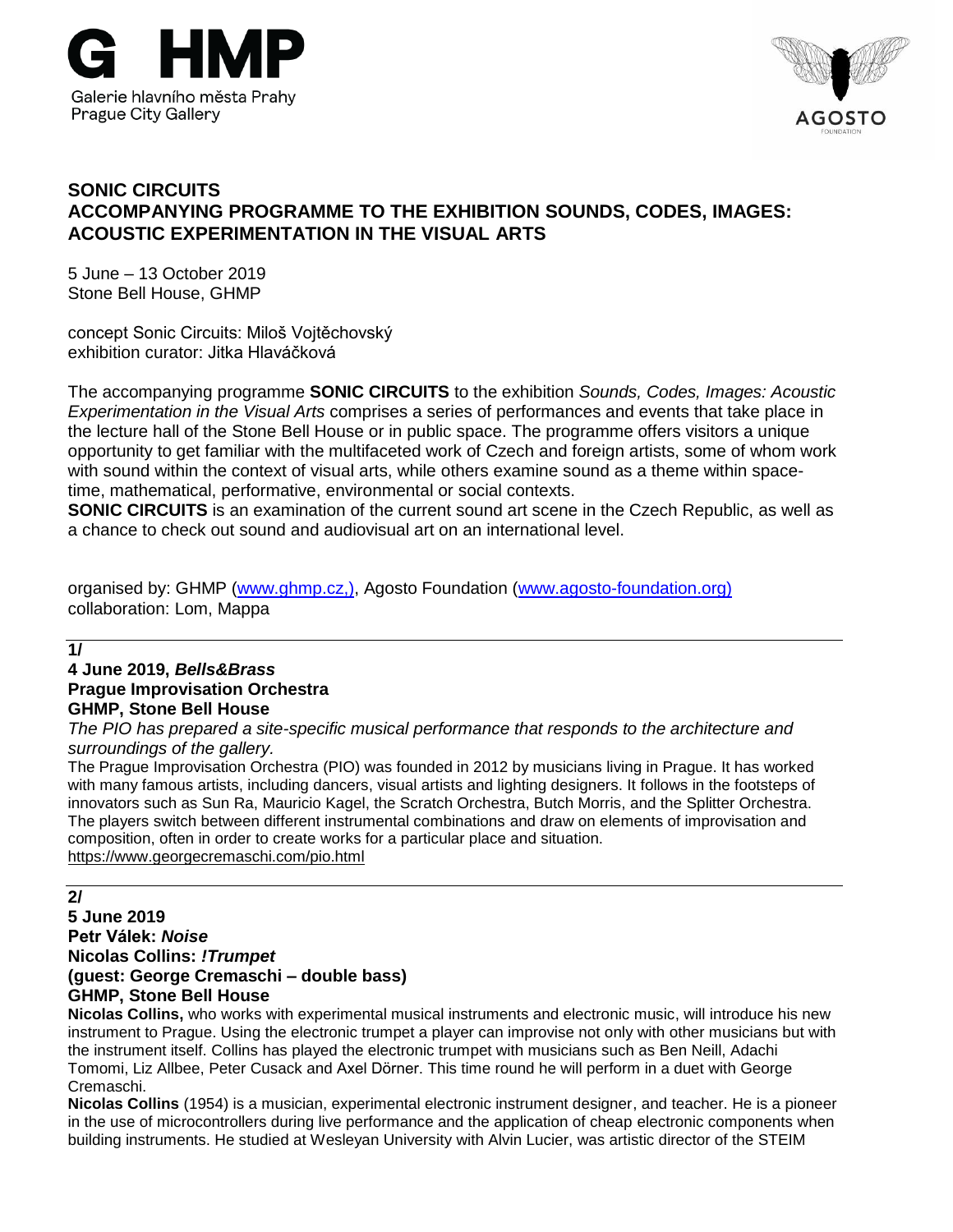



studio in Amsterdam, editor-in-chief of the *Leonardo Music Journal*, and lectures at the Sound Department at the School of the Art Institute of Chicago. Collins has performed several times in Prague. In 1998, he unveiled a sound installation at the festival in the Plasy Monastery, where he also appeared in a duet with George Cremaschi. He later appeared at the festival *New Music Exposition* in Brno. <http://www.nicolascollins.com/>

**Petr Válek** (1976) is an artist, musician, performer and sound artist. He lives in Loučná nad Desnou in the district of Šumperk and sometimes performs under the nickname *Der Marebrechst*. His musical and artistic aesthetic is emotional and seemingly intuitive. Consumer electronics, radios, keyboards, microphones and loudspeakers are subjected to brutal experiments and combined with objects that are electronically amplified and animated. The objects rotate on old turntables while colanders, slicers, wires and springs are transformed into distinctive musical instruments and kinetic installations.

# **3/**

# **11 June 2019 Tetsuya Umeda GHMP, Stone Bell House**

**Tetsuya Umeda** is a Japanese performer and sound artist. He interacts with the environment, architecture, sound, light and social situation. His installations are made up of everyday objects and the viewer is drawn into the performance and collaborates with the musicians and dancers. He has performed in many galleries in Japan and other countries and appeared at festivals and other events, such as *1 stAichiTriennale 2010: Arts and Cities* v Nagoya, *Double Vision: Contemporary Art From Japan* at the Moscow Museum of Modern Art and the Museum of Art in Haifa, *Simple Interactions: Sound Art from Japan* at the Museum of Contemporary Art in Roskilde, *Sounds of Us* at Trafó Gallery in Budapest, and at the Gyeonggi Museum of Modern Art. Prepared in collaboration with mappa editions and OZ Falošný pohyb and supported by Fond na podporu umenia

https://www.siranami.com <http://mappaeditions.com/>

## **4/**

#### **18 June 2019 Milan Guštar:** *Sound – Noise – Music – Image* **Michal Cáb:** *Spectral Negatives* **GHMP, Stone Bell house**

*Generative audiovisual works use elemental sounds as the building blocks of musical compositions and form visual structures from elementary shapes. These basic sonic and visual objects are organised in space and time using mathematical principles.*

For decades the work of **Milan Guštar** (1963) has been an established part of the Czech experimental film, theatre, alternative music and audiovisual art scene. It features strict logical reasoning and combinatorics while hinting at the artist's passion for the sensory, magical and eccentric. <http://www.uvnitr.cz/>

## **Michal Cáb:** *Spectral Negatives*

*This comprovised performance is based on computer code, using which the artist can extract any part of the audible spectrum from any sound material and carve silent templates in noise according to preset graphic scores.*

**Michal Cáb** is involved in improvisation, synthesiser programming and sound installation. He studied theology and was a postgraduate at the Academy of Fine Arts in Prague at the Intermedia III Studio. In both his teaching and art he is interested in the possibilities of the Linux operating system and the Pure Date program, which form the basis of his works in both galleries and theatres.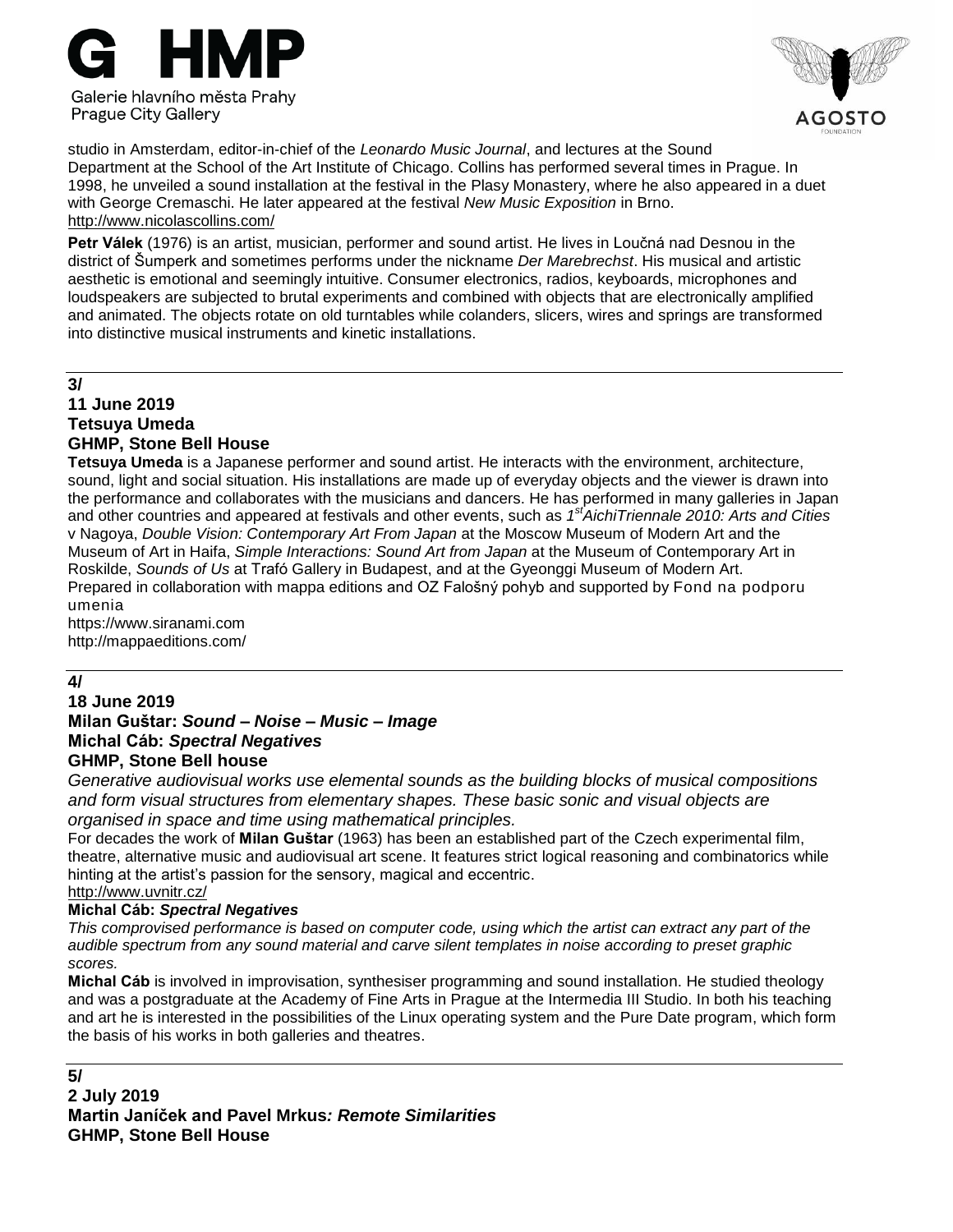



*A meeting of various forms all built on similar principles: static sound, dynamic image, repetitive structures, long flowing tones. The atmospheric dialogue is based on the primary properties of sound and image and is an acoustic object and a game with light. The sounds of taut strings, frequency, timbre, sharpness and speed are interpreted by means of light areas.*

**Martin Janíček** (1961) is an artist, musician, sound artist, sculptor and instrument maker. He lives and works in Prague. He is interested in the acoustic qualities of materials and space. He builds his own instruments and creates interactive sound objects and installations, radio projects, visual scores and spatial compositions. He studied at the Academy of Fine Arts at the Miloš Šejn Studio. With Tomáš Žižka he has undertaken many projects as part of the association mamapapa. He collaborates with a number of artists and musicians, including Petr Nikl, Petr Ferenc and Michael Delia.

#### <http://www.m-janicek.eu/>

**Pavel Mrkus** (1970) creates spatial audiovisual installations, site-specific projects and videos in which he works with the dichotomies and ambivalent links between image and sound that he shifts to new semantic levels. Recently he has been reflecting upon questions raised by the Anthropocene and exploring the links between the virtual and real-life space. In his video projections he collaborates with musicians (Pavel Fajt, Martin Švarc) and often teeters on the boundary of improvisation and audio-reactive digitally generated elements in real time. Along with Daniel Hanzlík he founded the Time-based Media Studio at the Faculty of Art and Design at UJEP in Ústí nad Labem, where he is dean.

<http://mrkus.ixode.org/>

## **6/**

#### **11 August 2019**

## **Luciano Chessa:** *The Art of Noises – Intonarumori Concert (Luigi Russolo, Futurism)* **Opening Performance Orchestra**

**Luciano Chessa** is a composer, conductor, soloist on the saw and Vietnamese monochord, lecturer and organiser and leader of the Orchestra of Future Noise (OFNI).

One of his most recent works was the experimental opera *Cena Oltranzistanel al lago* for the Transart Festival Bolzano, which lasts more than 60 hours. He is the organiser of many projects for the *Performa Biennial* and for MOMA San Francisco. He introduced several events at Teatro Colón in Buenos Aires celebrating the 100th anniversary of the manifesto *The Art of Noises*. He is author of the first monograph in English on the art of noise entitled *Luigi Russolo, Futurist: Noise, Visual Arts, and the Occult* (University of California Press, 2012).

<http://www.o-p-o.cz/>

#### **7/ 17 September 2019 Luboš Fidler / Veronika Svobodová GHMP, Stone Bell House**

**Luboš Fidler** (1951) is one of the most important figures on the Czech alternative music, audio and art scene. He cofounded the groups *Stehlík* and *Švehlík* and played in *Kilhets* and *Amalgam*. During the 1980s, as part of the ensemble *Pestrá kráva* and later in *Vyšší Populár* he began creating and using sound objects (e.g. the Fidlerophone). At that time he also played bass guitar with the trio *Janota – Fidler – Richter* and *MCH Band*. He exhibited more extensive sound installations (*Excited Aluminium*, *Light Score*, *Birds*) at site-specific symposia in different locations in Rosenheim, Germany, and the symposium *Hermit* in Plasy. Along with Oldřich Janota and Štěpán Pečírka, as *Společenství PAN* he prepared a complex acoustic mapping performance (Dům umění Opava, the former Šternberk Monstery, Letohrádek Ostrov). In 2000, he began to participate on interactive exhibition projects prepared by Petr Nikl (*Hnízda her*, *Orbis pictus*, *Play*, *Labyrint světla*). In 2012, along with Zdeněk Konopásek, he founded the duo *Noční pták* with its permanent guest Štěpán Pečírka, in which he uses the sound objects Roletophone and Péro. He exhibited the interactive installation *Singing Rods* at the festival of sound art *vs. Interpretation* (Prague 2016). His latest project is called LAMA, in which Fidler on acoustic guitar and his son Matěj on hangdrum play harmonic-melodic improvised music. He lives and works in Albeř. http://nocniptak.cz/

#### **Veronika Svobodová:** *Ror-bu*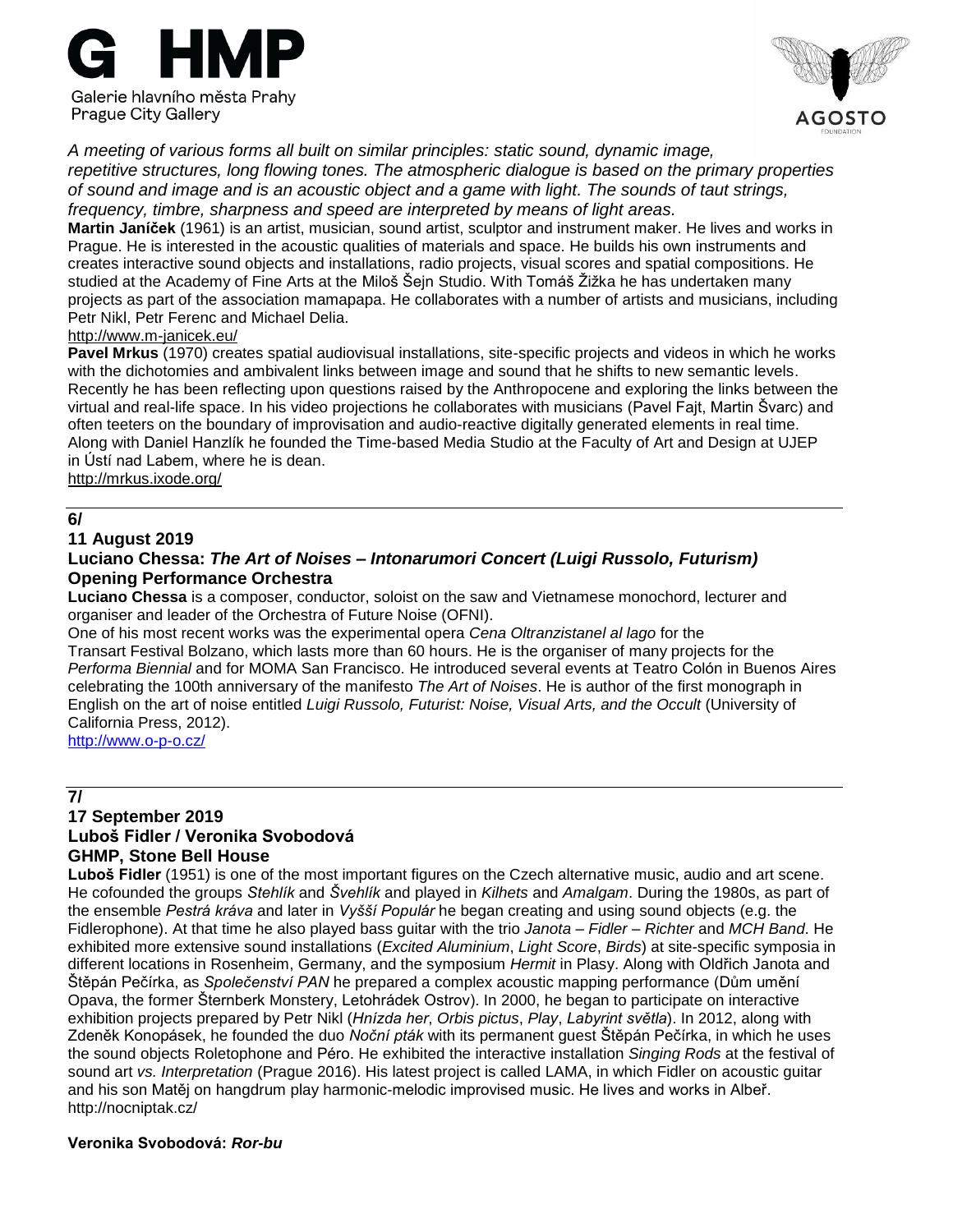



*Ror-bu* is a sonic reminiscence of time spent in the Kråkeslottet fishing lodge on the coast of the Norwegian island of Senja. In Norwegian the word "bu" can be both a sharp interjection and a space for storing junk. Ror-bu is also a place for living and relaxing. In *Ror-bu* we hear field recordings accompanied by two sound machines. Delicate eruptions and hazy noises are released by a simple mechanism of slate boards, sand, stones, electronics and contact microphones*.*

**Veronika Svobodová's** approach to sound reveals her links to theatre design, installation and performance. She studied at the Department of Alternative and Puppet Theatre of the Theatre Faculty of the Academy of Performing Arts in Prague. She combines space, time and situation in her work. Not only the sound itself is important, but also the way it is created in situ. This will often involve an immediate response to the specific place in the landscape or architecture.

#### **8/**

#### **24 September 2019 Roi Vaara:** *Grounding* **public space, Old Town, Prague**

A site and situation specific performance *Grounding* is based on interdisciplinary approach and on integration of various matters formally in a simple way. It is an artistic ritual-like performance where a brand new musical instrument is sacrificed as it's been played. The performer in black suit walks in a ceremonially slow pace. He drags a guitar amp on hand truck followed by an iconic electric guitar, Fender Stratocaster, sliding along the ground a few meters behind. Its strings facing the ground are played by the surface of the ground. The laud amplified sound varies on every step. It is calling people to join the procession. At the end of the performance the guitar is worn out.

**Roi Vaara** (1953) is a Finnish performer, sound and visual artist. He studied at the School of Art and Design (now Aalto University) in Helsinki and at Jyväskylä University. He lives and works in Helsinki and Budapest He is well known internationally in the sphere of performance, though his background is fine art and sound improvisation. He has been involved in performance since 1978. Since 1988 he has been a member of the *Black Market International*. He has undertaken hundreds of experimental performances and participated at international exhibitions and festivals around the world. He is one of the founders of *MUUry* (1987), the association for interdisciplinary art in Finland. He writes about art and is a visiting lecturer at many universities and art schools around the world. He has also curated and organised many art programmes.

# **9/**

#### **1 October 2019 Towards the Unsecure Horizon**

# *Panel discussion and presentations*

The act of listening reveals the dissonance of the approaching age of climate changes in the Anthropocene. On the upcoming international conference in Ústi nad Labem (2.-5.10.) focused on topics of acoustic ecology, a number of guests from various fields, such as ecology, sociology, art or philosophy will reflect the symptoms of the deep changes that have taken place in recent years, which become part of our thinking about the future. Speaking and performing: Maja Ristič, Jonáš Gruska, Tomáš Šenkyřík, Peter Cusack, Slávek Kwi, Jan Krtička, among others.

<https://cense.earth/>

#### **10/ 8 October 2019 Aki Onda:** *Cassette Memories* **GHMP, Stone Bell House (tbc)**

*A site-specific performance with audiocassettes and field recordings.*

Aki Onda is a musician, performer and curator who was born in Japan and lives in New York. He will introduce his long-term project *Cassette Memories*, a work made up of audio diaries, i.e. field recordings made on cassette recorder over the last thirty years while travelling around the world. Onda combines compositions, performances and audiovisual installations from his archive. He collaborates with filmmakers, artists, musicians and choreographers such as Ken Jacobs, Michael Snow, Paul Clipson, Raha Raissnia, Takashi Makino, Daisuke Yokota, Maxime Rossi, Annea Lockwood, Loren Conners, Alan Licht, MV Carbon, Che Chen, Tashi Dorji, Noël Akchoté, Jean-François Pauvros, Jac Berrocal, David Toop, Rie Nakajima, Akio Suzuki, Nao